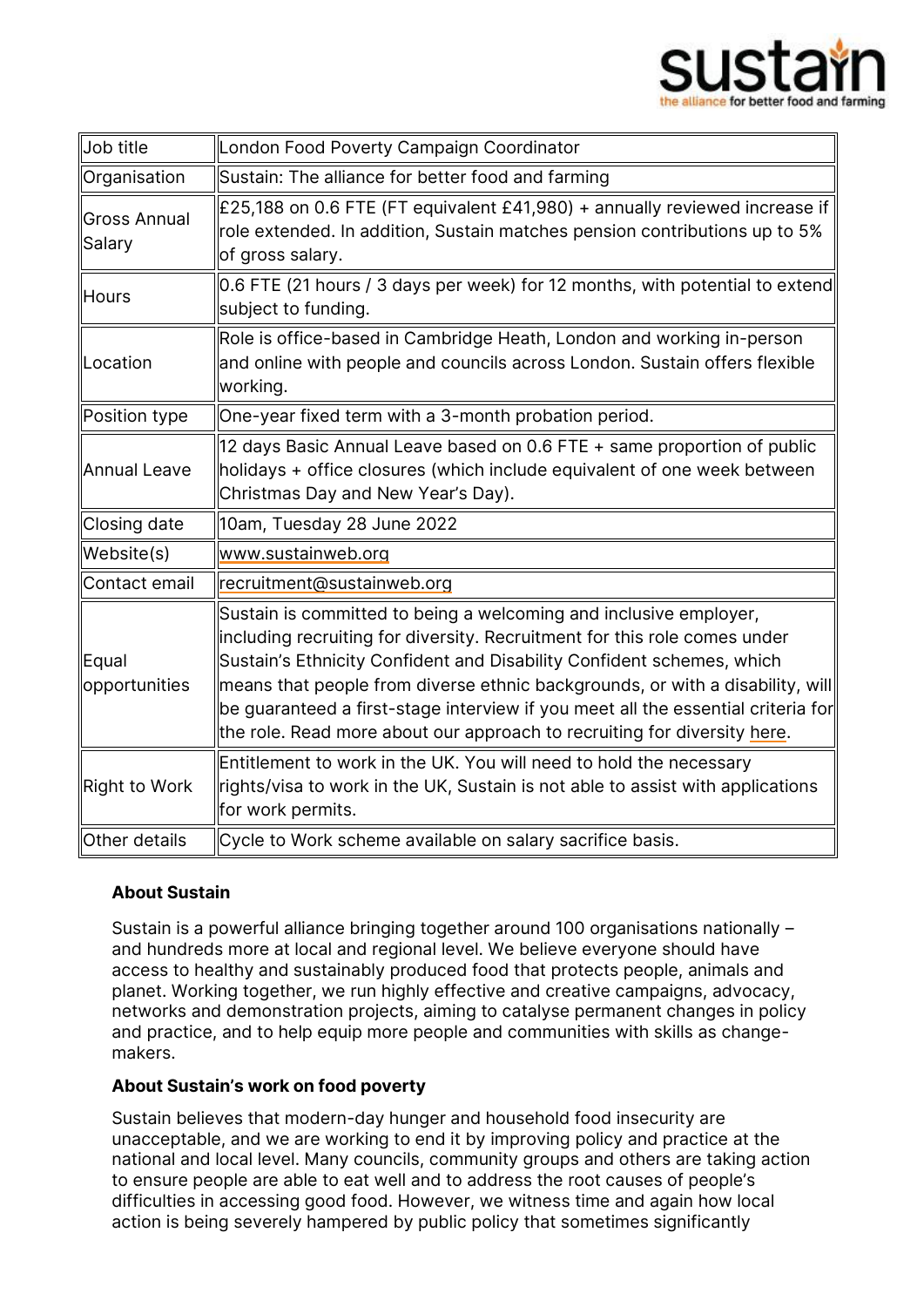

increases, rather than reduces, food insecurity for many households. Major cuts to local authority budgets and rising food, fuel and housing costs undermine local efforts to address food poverty. And at a national level, welfare policy does not provide an adequate safety net for those experiencing food poverty, for people both in and out of work, as well as minimum wages that do not cover the cost of living.

Sustain coordinates action calling on government, councils and other statutory partners to step up and tackle the root causes of food poverty together, thereby rebalancing the burden of responsibility that currently falls far too heavily on charities, faith groups, volunteers and others responding to local need. These groups are being unfairly relied on to respond to people in food crisis, and in some cases replace what should be covered by adequate incomes and our shared safety net.

### About this role

The Sustain alliance is seeking to employ a Coordinator for our well-established London Food Poverty Campaign. The existing Campaign Coordinator is planning to return part-time from her maternity leave in September 2022. This means that the first period of the role will be working more independently and with the Sustain wider team; and the later period will be working more closely with the London Food Poverty Campaign Coordinator and others.

The role will make specific and tangible progress on key areas of activity, implementing this year's activities in the London Food Poverty Campaign's established model. The role has also been enhanced to enable the Campaign Coordinator to lead on, or contribute to, initiatives that help to promote further action to address the root causes of food poverty in London.

#### Tasks and responsibilities

The London Food Poverty Campaign Coordinator will have a varied and exciting workload, will work closely with colleagues and in collaboration with Sustain's senior management, campaign staff and project partners. The Coordinator's responsibilities will include:

- 1. Managing Sustain's Good Food for All Londoners report for 2022/23: Running Sustain's survey of actions being taken by London's 33 local authorities to address the root causes of food poverty, which provides data for the Beyond the Food Bank section of the Good Food for All Londoners report. This will involve:
	- Working alongside the London Food Link Coordinator to deliver the report, launch event and communications.
	- Consulting with partners on minor updates to our existing survey questions.
	- Raising awareness of the survey with London boroughs, via our local authority contacts list and the London Boroughs Sub-group of the London Food Board.
	- Sending out the survey and encouraging participation, including supporting local authorities to overcome barriers to participation.
- 2. Collating, analysing and presenting the data in a format that can be used to create the [Good Food for All Londoners](https://www.sustainweb.org/good-food-for-all-londoners/) report, [boroughs league table](https://www.sustainweb.org/good-food-for-all-londoners/?m=0&b=0&y=2021&t=2&v=1) and [online](https://www.sustainweb.org/good-food-for-all-londoners/?m=1&b=0&y=2021&t=1&v=2)  [maps,](https://www.sustainweb.org/good-food-for-all-londoners/?m=1&b=0&y=2021&t=1&v=2) to be finalised in Autumn 2022 and published early in 2023. This process also includes sending out each borough analysis to local authority contacts in a timely way, enabling them to comment and ensuring the other content of the report is provided and cohesive.
- 3. Engaging with London's local authorities to promote uptake of specific, wellestablished and effective policies and practical initiatives to alleviate food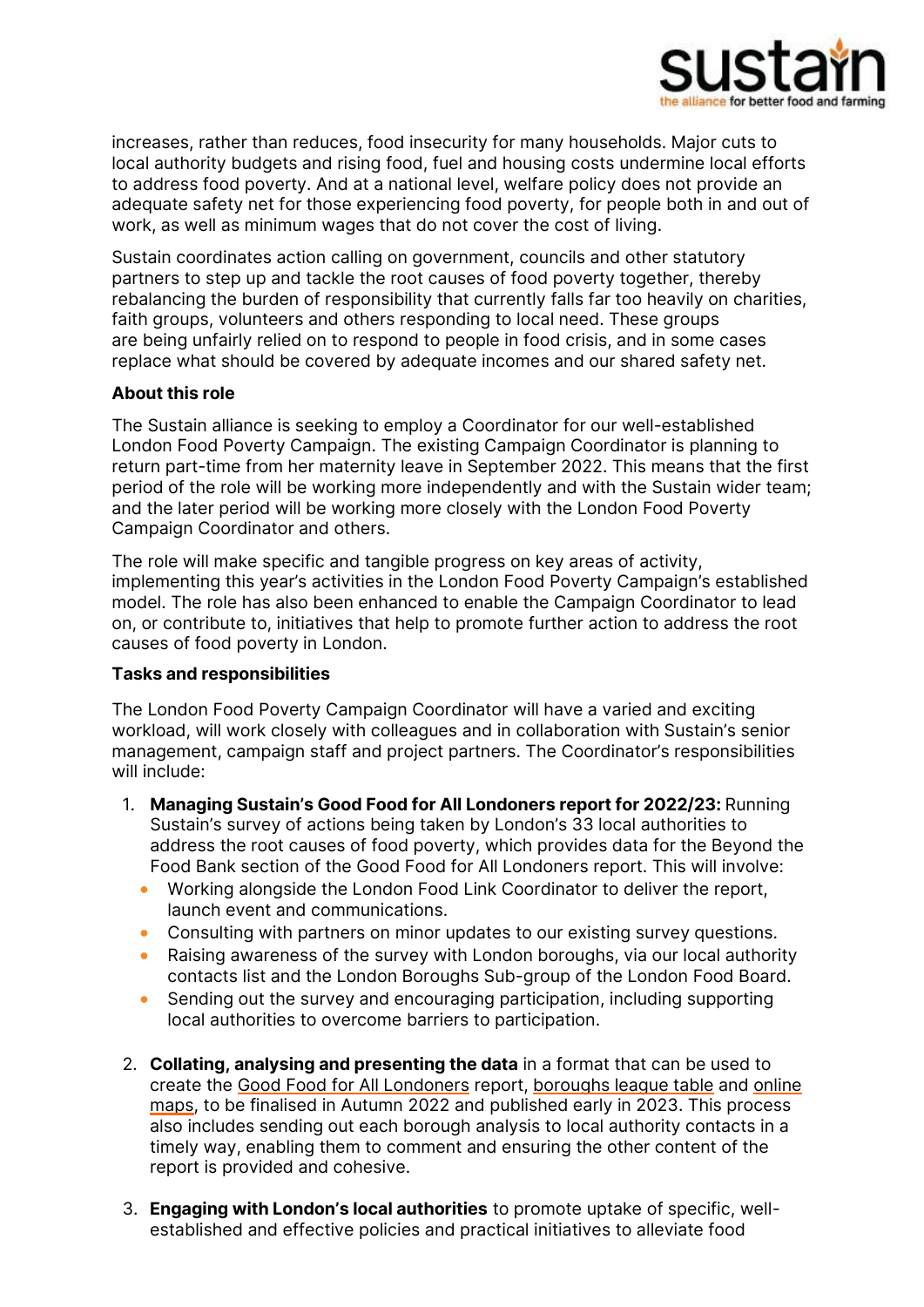

poverty through improved incomes and better access to good food. This will include supporting councils on a one-to-one basis; and could also involve group workshops or webinars to help councils learn about and adopt good practice. The aim is to improve scores in the [boroughs league table](https://www.sustainweb.org/good-food-for-all-londoners/?m=0&b=0&y=2021&t=2&v=1) and online maps and maximise uptake of key schemes and approaches. This will also involve contributing to Sustain's support for the coordination of the London Boroughs Sub-Group of the London Food Board (will meet 3 times in 2022 online and/or in person).

- 4. Working with voluntary groups who operate in London, especially those who serve people in key target boroughs, to enable the voices and experiences of the people they support (people who are experts in the lived experience of food poverty) to be heard and to influence local authority policy and action. This might take the form of helping local partners to support people to give evidence in local authority consultation processes; inviting local partners and their beneficiaries to speak at our online and face-to-face meetings and events; and/or inclusion of written testimony from experts by experience for example in communication materials and reports. We aim for this work to help promote the measures in the Good Food for All Londoners report.
- 5. Organising meetings and workshops in support of campaign objectives, including:
	- Arranging issue-specific meetings and workshops for representatives from London boroughs, the Greater London Authority, third sector organisations and others.
	- Contributing to coordination of the London Boroughs Sub-Group of the London Food Board (which will meet 3 times during 2022).
- 6. Communications to drive awareness, participation, and appreciation of how action by local authorities – on the measures in the Good Food for All Londoners report – can improve the lives of Londoners living on a low income. Communications will also include running a newsletter and contributing to communications, including events, with London boroughs by other means.
- 7. Ensuring that the timetable, targets, outputs and outcomes for project activities deliver on the project plan, which formed part of the bid to the project's funder Trust for London. Also, reporting on progress to the funder(s), stakeholders and other supporters, and contributing to funding bids led by others and to discussions about how to take work forward in the future.
- 8. Working closely with other Sustain staff working on food justice and on London food issues to share good practice and ensure that messaging and priorities around these issues are complementary.
- 9. Undertaking work commissioned by the Greater London Authority and/or individual London Councils on food strategy and partnership development, consultation and implementation that further the aims of the London Food Poverty Campaign. Sustain is currently tendering for such work with public sector bodies in London.
- 10. Helping Sustain to develop the concept of, and support for, the Food Justice Academy (building on the current Food Roots programme and other work). This may include stakeholder engagement, partnership building, creating opportunities for people with lived experience of household food insecurity, and development of learning modules based on Sustain's work in this area.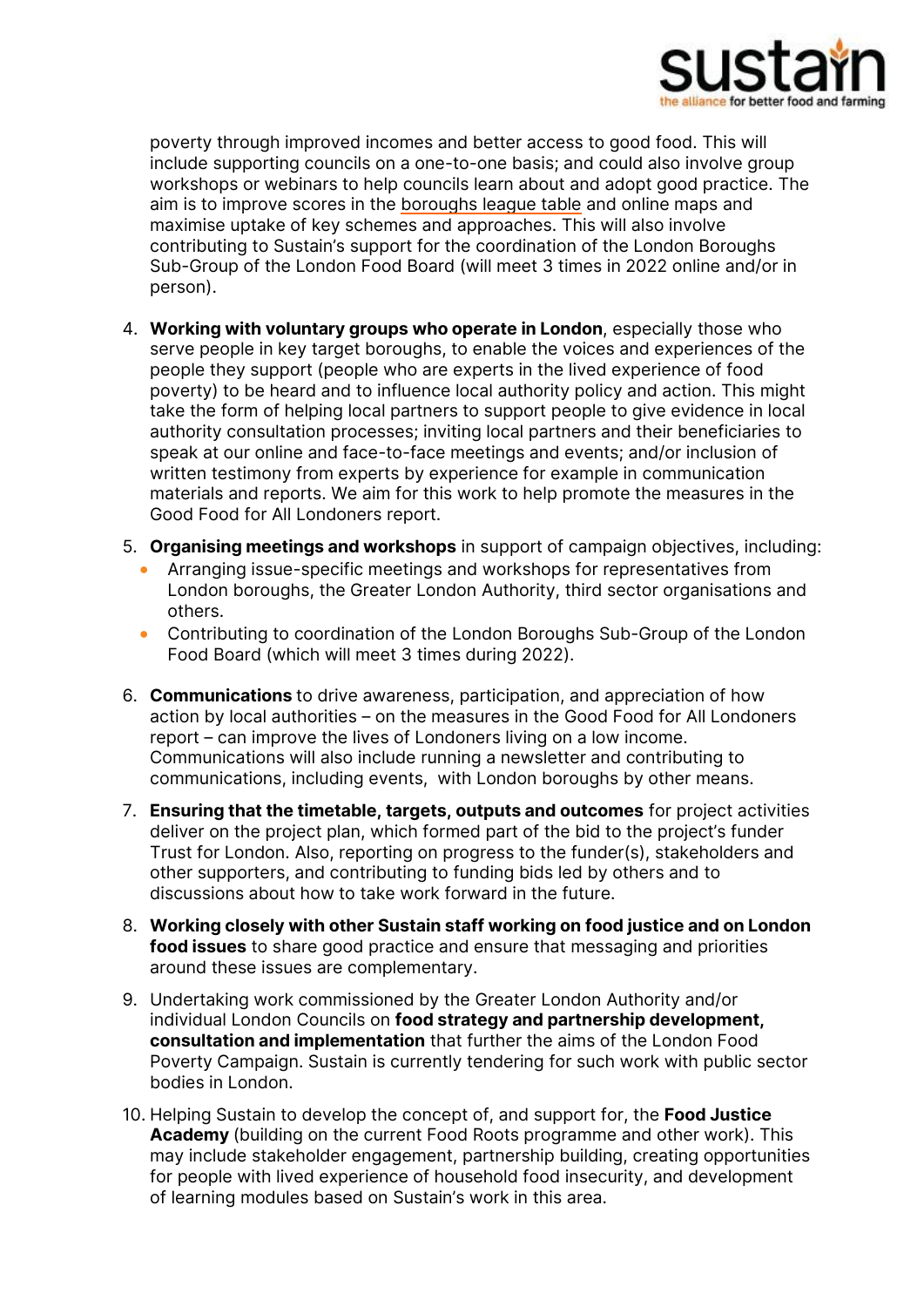

11. Undertaking any other responsibilities in connection with the project that may arise from time to time.

#### Personal specification

Sustain is seeking a creative, diligent and experienced project coordinator with fantastic team-working skills who shares our commitment to addressing the root causes of food poverty, and who has the following skills and experience:

Essential:

- Experience of project management, and of liaising diplomatically and effectively with diverse people and organisations to achieve shared aims.
- Experience of running research surveys and/or benchmarking, including analysing and reporting on survey data using Excel, or comparable research activities.
- Excellent oral and written communications skills and exceptional attention to detail.
- Experience of organising and delivering workshops or events.
- Experience of partnership working with other public or third sector organisations, and a positive, inclusive and engaging approach to developing partnership relationships.
- Experience of involving people with lived experience of a particular challenge or issue in a project or campaign, or of supporting voluntary sector organisations who work directly with people with lived experience of food poverty.
- Knowledge of issues around equitable access to healthy and sustainable food and practical steps to improve this, including addressing the root causes of food poverty.
- A personal interest in overcoming food poverty and its root causes, and/or promoting equitable access to healthy and sustainable food.
- A strong commitment to diversity and inclusion particularly to making healthy and sustainable food accessible to all, and to tackling inequality, within the context of the role.
- Entitlement to work in the UK (Sustain is not able to assist with applications for work permits).
- Track record of contributing to funding bids and reporting to funders.
- Availability to commence work promptly following the recruitment process.

Desirable:

- Experience of running a successful campaign or high-profile promotional activity that has successfully influenced policy and practice.
- Experience of working with local authorities particularly work associated with health, social inclusion, economic regeneration and/or welfare, especially within London.
- Knowledge of key issues relating to poverty in the UK, and those groups working in this field.
- Knowledge and experience of food partnerships and food strategies, with a broad understanding of how this can also help to address root causes of issues such as food insecurity.
- Knowledge of the groups and agencies that address food poverty and promote social inclusion.
- Experience of delivering funded and/or commissioned work.
- Experience of dealing with local and national media.